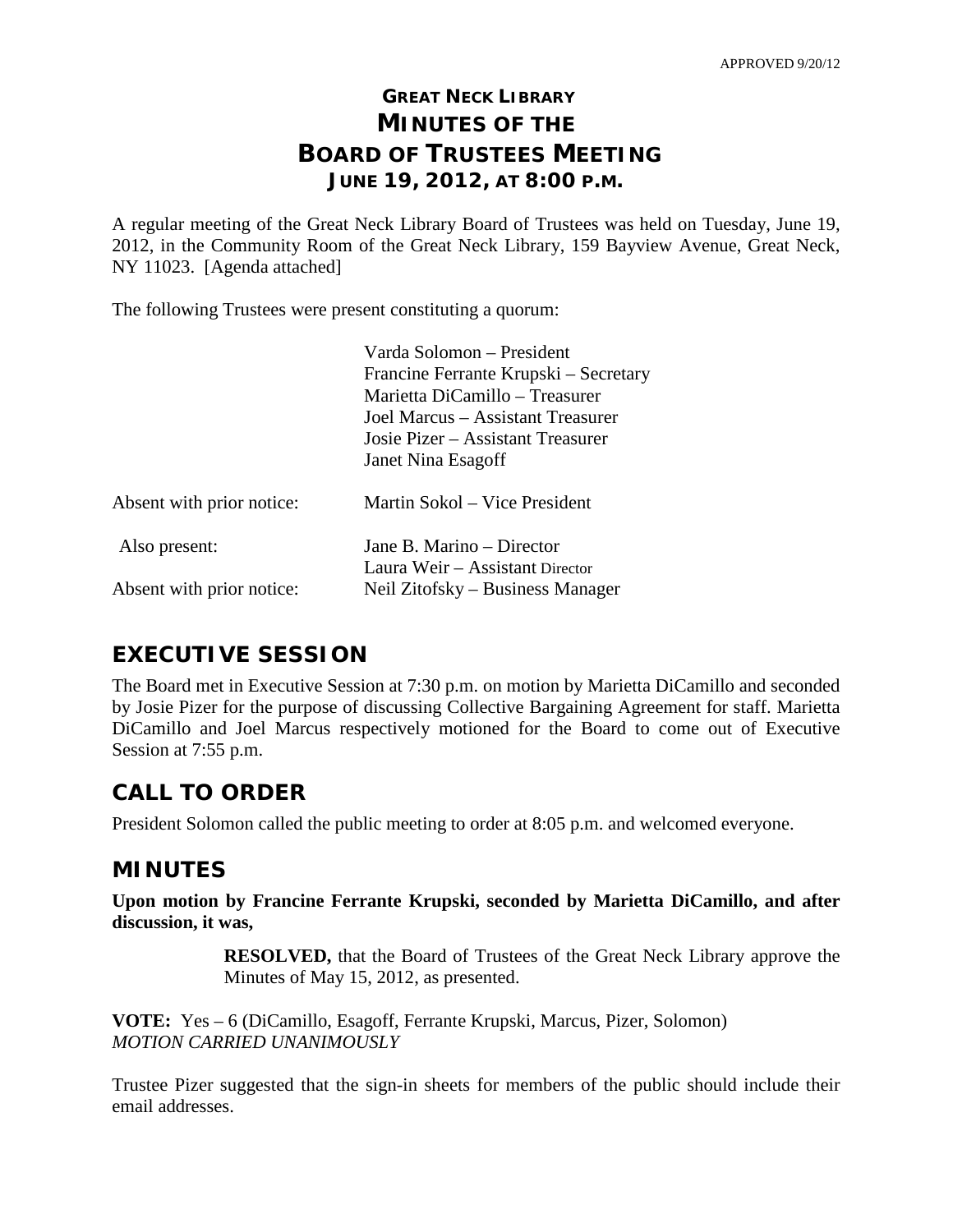### **Upon motion by Marietta DiCamillo, seconded by Josie Pizer, and after discussion, it was,**

\_\_\_\_\_\_\_\_\_\_\_\_\_\_\_\_\_\_\_\_\_\_\_\_\_\_\_\_\_\_\_\_\_\_\_\_\_\_\_\_\_\_\_\_\_\_\_\_\_\_\_\_\_\_\_\_\_\_\_

**RESOLVED,** that the Board of Trustees of the Great Neck Library accept the following financial reports which have been reviewed by the Treasurer:

- June 19, 2012, Treasurer's Report;
- Warrant dated May 12, 2012 through June 15, 2012 for Paid Checks numbered 0030503 through 0030506, 0030539 through 0030543, and 0030574 through 0030579, 1248 through 1249, 1252, and 44867 through 44880, and To-Be-Paid Checks numbered 44881 through 45008, the sums set against their respective names, amounting in the aggregate to \$437,159.82.
- Payroll Warrants for pay dates May 3, 2012, May 17, 2012, and May 31, 2012 in the amounts of \$167,475.06, and \$166,371.74 and \$163,227.84 respectively for a total of \$497,074.64.

The wording of the Warrant was amended to include *with the exception of check number 44922 in the amount of \$9430.* This checked was pulled from the warrant and a replacement check will be issued when all the issues have been clarified. Trustee Pizer recommended that going forward that when a check has been pulled from the Warrant, it should appear in the resolution.

Public Comment: Ralene Adler

### **Upon motion by Marietta DiCamillo, seconded by Joel Marcus, and after discussion, it was,**

**RESOLVED,** that the Board of Trustees of the Great Neck Library accept the Treasurer's Report as amended.

**VOTE:** Yes – 6 (DiCamillo, Esagoff, Ferrante Krupski, Marcus, Pizer, Solomon) *MOTION CARRIED UNANIMOUSLY*

## **PERSONNEL CHANGES**

### **Upon motion by Marietta DiCamillo, seconded by Josie Pizer, and after discussion, it was,**

**RESOLVED,** that the Board of Trustees of the Great Neck Library accept the Personnel Changes for May 2012 as presented and which have been reviewed by the Personnel Committee.

**VOTE:** Yes – 6 (DiCamillo, Esagoff, Ferrante Krupski, Marcus, Pizer, Solomon) *MOTION CARRIED UNANIMOUSLY*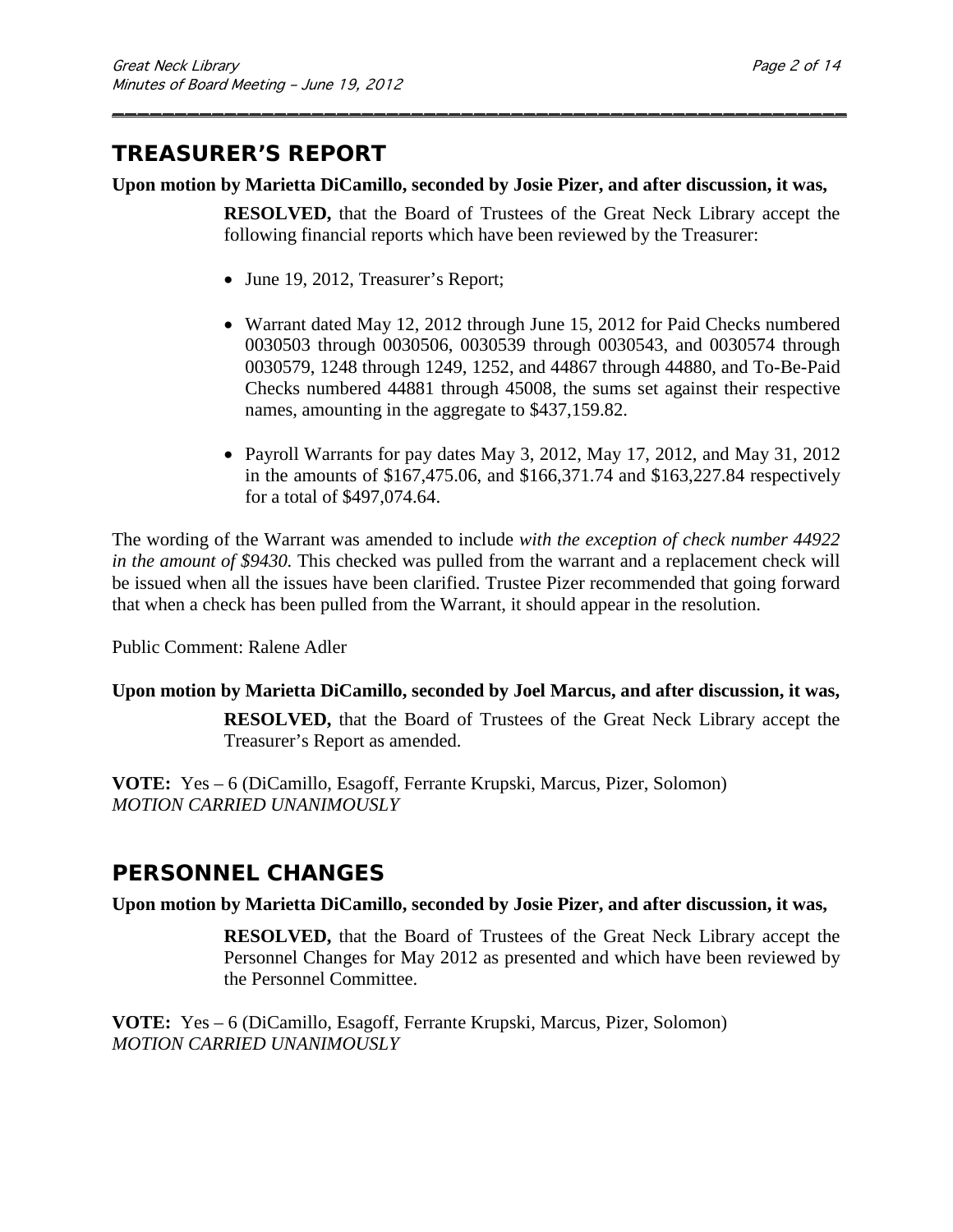# **REPORTS**

## **Branch Committee**

Below is the written report from the Branch Committee:

The meeting was held at the Parkville Branch on Wednesday, June 13, 2012 from 7:30-9:00 p.m. In Attendance: Josie Pizer (Chair), Janet Esagoff (Trustee), Francine Ferrante Krupski (Trustee), Varda Solomon (Board President). Also in Attendance: Jane Marino (Library Director), Laura Weir (Assistant Director).

\_\_\_\_\_\_\_\_\_\_\_\_\_\_\_\_\_\_\_\_\_\_\_\_\_\_\_\_\_\_\_\_\_\_\_\_\_\_\_\_\_\_\_\_\_\_\_\_\_\_\_\_\_\_\_\_\_\_\_

Call to Order:Chair Josie Pizer called the meeting to order at 7:35 p.m.

#### Station Branch

Trustee Pizer asked the Assistant Director to comment on the state of the Station Branch roof and ceiling. She reported that at this time, all is well and there are no further reported leaks despite the recent heavy rains.

The committee then discussed the issue of automatic doors and the options before them and what sort of recommendation they might make to the Board. The Director reported that she had a fairly old quote from our vendor at Main for a button that would open the doors, but Trustee Pizer asked that we investigate other options, including doors with an automatic eye. Ms. Marino asked Ms. Weir to follow up on that option.

#### Parkville Branch

The Director reported on her communications with John Powell at the School District. Our plans have been sent to NYSED for approval in April, but he has no idea how long that will take. Mr. Powell has assured us that any plans will involve our input before anything is finalized. As requested by Josie Pizer, the Director did ask Mr. Powell if the new space electrical output could support window air conditioners if that is what the Library decides to do.

However, as the Assistant Director reported, the branch has been having ongoing problems with the HVAC system currently in place and presented a written report to the committee showing problems that go all the way back to 2002. The space was renovated in 1999. Ms. Weir will get quotes on repairs to the system. The committee will wait to evaluate next steps on the HVAC until the extent of potential repairs is discovered. Although the Branch Head was not available at the meeting, she prepared a written report on the State of the Branch, which was distributed to the committee.

#### Adjournment

There being no further business, the meeting was adjourned at 8:25 p.m. [End of written report]

Trustee Pizer asked that the Library's website be checked for updates on meetings for July and August as these meetings might be cancelled depending on whether or not she has received any new information on Parkville Branch and the quotes for the door opener for the Station Branch.

Public Comment: Ralene Adler

## **Building Advisory Committee**

Below are the written reports of the Building Advisory Committee meetings which were held from 7:30-9:00 p.m. in the Multi-Purpose Room at the Main Library.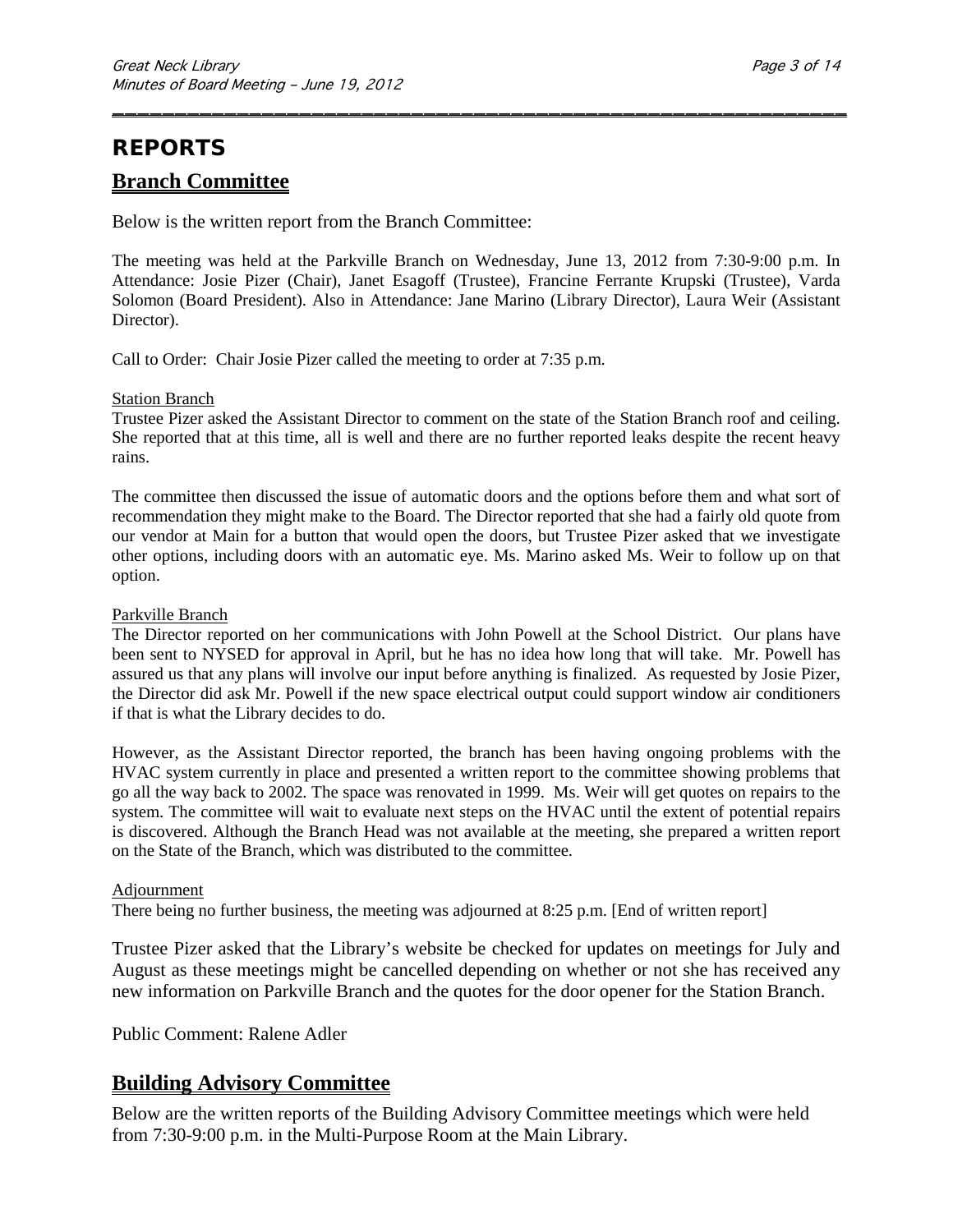#### THURSDAY, MAY 17

Board Members – Marietta DiCamillo (Chair), Josie Pizer, Varda Solomon (President), Martin Sokol (absent with notice); Professional Members: Don Dillon (Architect), Allegra Goldberg (Project Manager), Mike Currie (Engineer), Leslie Kahn, (Engineer - absent with notice); Committee Members – Ralene Adler, Naomi Feldheim, Stu Hochron (absent with notice), Amy Levinson, Marianna Wohlgemuth; Staff Members – Jane Marino (Library Director), Christine Johnson, Justin Fuchs (absent with notice)

\_\_\_\_\_\_\_\_\_\_\_\_\_\_\_\_\_\_\_\_\_\_\_\_\_\_\_\_\_\_\_\_\_\_\_\_\_\_\_\_\_\_\_\_\_\_\_\_\_\_\_\_\_\_\_\_\_\_\_

#### Call to Order

Chair DiCamillo called the meeting to order at 7:40 p.m. The minutes were reviewed and minor corrections were accepted.

### Discussion about May  $9<sup>th</sup>$  meeting with Dattner

Ms. DiCamillo has asked that all participants be ready to report on their impressions and thoughts about the meeting.

Mike Currie said that Dan Heuberger spent a great deal of time trying to lead us into an interpersonal discussion about the items remaining without giving his own opinion and led us back to his own vision. It was a productive meeting and managed to review the remainder of our material. The group advised that we would review everything one more time, after meeting with the Building Advisory Committee (BAC).

Ralene Adler felt we made progress as it appeared the architect understood the community's desire to make this a community centered facility and there was substantive discussion on issues such as what would entice a patron to visit a library in 2015. The group was clear; it would not waste time revisiting items, such as the mezzanine, when these items were non-negotiable. We again told Dan Heuberger that removing it would result in a loss of considerable and valuable space. The more critical items which need to be resolved are how many books will be in this library and the level of staffing.

Mr. Heuberger's response was that the BAC should be prepared to tell Dan Heuberger what Great Neck Library needs and then Dattner Architects will tell Great Neck Library what can fit. Amy Levinson felt we made progress and a lot was explored. Until we have some type of floor plan, however, it is hard to know what can fit. Overall we made a lot of progress in refining what we thought was important in the space. The reality is some areas are not as flexible.

Josie Pizer agreed with the comments already made by the other members of the sub-committee. There were some items, including discussion of how we can best use the mezzanine. Excavation of the meeting room floor did not meet with a favorable response from the group because of the type of excavation that it would require. They were concerned that the cost associated with it may be prohibitive. Much of what the BAC had discussed was presented to Dan Heuberger at Dattner's offices.

Don Dillon also stated that we made a lot of progress and we anticipate summarizing and finalizing the thoughts so that Dattner can give us a plan/document. A decision on the size of the collection is not critical at this juncture if there's uncertainty about it. It doesn't make sense to force a decision at this time. We will know the size of the space which will drive the size of the collection or vice versa. The next step or "test fits" will enable us to determine what fits and what doesn't.

Marietta DiCamillo reinforced Don Dillon's statement and agreed that eventually the details will become critical but at this time was not as important as maintaining our progress and not getting stalled focusing on details. She then asked for questions. Varda Solomon asked for a clarification of Mike's comments. Mr. Currie commented that Mr. Heuberger helped us discuss with each other and that he was pleased that he didn't lead the discussion but helped us. Marianna Wohlgemuth asked if there had been any discussion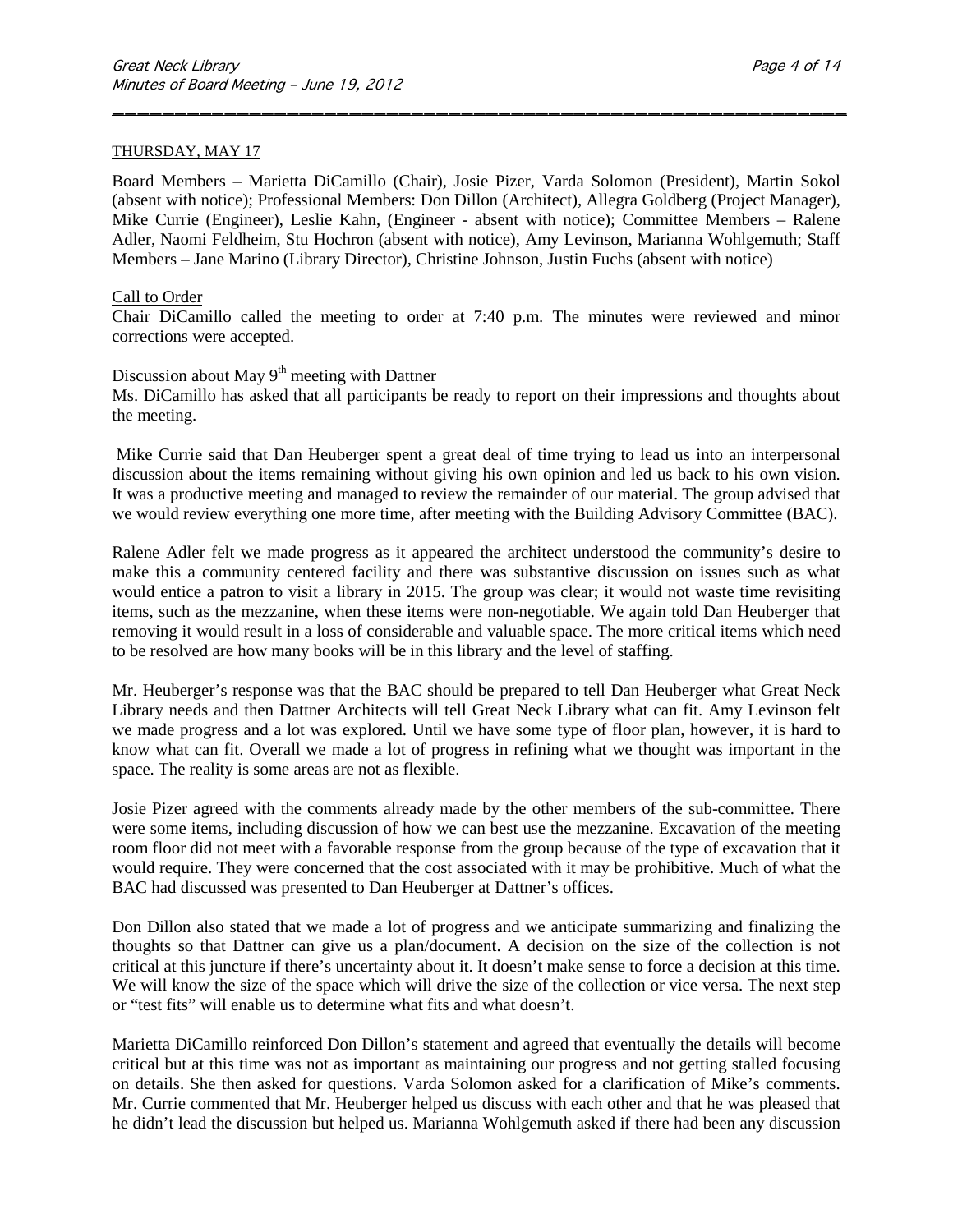about the parking lot configuration. Don Dillon replied that it was not at this meeting but the subject needs to be discussed. Ms. Levinson stated that in a prior meeting there had been some discussion but we did not come to any conclusions. Ms. Pizer clarified that decisions are NOT made at Dattner meetings we present the information as discussed during our larger BAC meetings. The smaller group recognizes the need for feedback by the BAC.

\_\_\_\_\_\_\_\_\_\_\_\_\_\_\_\_\_\_\_\_\_\_\_\_\_\_\_\_\_\_\_\_\_\_\_\_\_\_\_\_\_\_\_\_\_\_\_\_\_\_\_\_\_\_\_\_\_\_\_

#### Trustee Seminar

Marietta DiCamillo asked for the three trustees who attended the Library Trustee Association seminar on May 4 and May 5 to present what they felt was important to them as the lectures were perfectly timed to our current building program. JP talked about a seminar called "Confronting the Future" which was a discussion of future trends and the challenges between balancing traditional library services and technology requirements. The discussion centered around digital media and technologies, staffing requirements, as well as changing demographics and library functions. The speaker gave examples of items that libraries must be aware of as they move forward to survive in this changing e-environment. Ms. Pizer shared the literature she received with the committee.

Varda Solomon discussed the session presented by Belfiore Architects, an architectural firm. Dennis Belfiore, one of the firm's partners, talked about how to design a "new age" library. He stated a good building design needed a strategic plan, a design process, followed by implementation and, last, fine tuning of the project. She felt it was a reinforcement of what we were already doing. He talked about details that change a room or area such as lighting and paint and the need for social, gathering spaces. He has successfully redesigned the branches of the Queensboro Library System and presented slides showing his successes.

In the design consideration, he talked about RFID. He sees self check as an addition to the circulation desk and not as a replacement to the circulation desk. His visions are based on materials becoming more electronic. Self check draws the staff into the patron's space.

On the implementation, there is a magnitude to think about from minor to major changes. They can be ranked as minor, moderate and comprehensive. It's very important that you have images that people can relate to. A library could consider doing a pilot project to gain people's interest.

Earlier in the week, Ms. DiCamillo had requested the Director secure copies of his literature as distributed at the seminar for the BAC to review. Ms. DiCamillo asked if the BAC thought it would be a good idea to invite Belfiore Architects to our next meeting and everyone believed it would be worthwhile to do so. She agreed to invite him to our next meeting on June  $6<sup>th</sup>$ . She updated the committee that the board approved the RFP's for the Hazmat specialist and cost estimator. She opened the discussion concerning the new Dattner proposal and stated that many people had serious concerns and opinions regarding this proposal. Ms. DiCamillo advised the BAC of the tabling of the resolution by the Board upon her recommendation. The Board realized that at this amount of money, according to fiscal policies, the Library's Board of Trustees would need to put the services out to bid. The Board also requested specific details about his proposal. The BAC agreed completely.

The major concerns expressed were the amount of money being requested (\$45,000) and the time line of 8 weeks considering it would seem that the groundwork has already been done and paid for to Dattner Architects during the last building program.

The Director added that there have already been two engineering studies done, one in 2000 and again in 2009, there's a lot of information already available that the Library has already paid for. In the 2009 project, the Library spent over \$200,000 in fees to Dattner. Since so much work had been done and so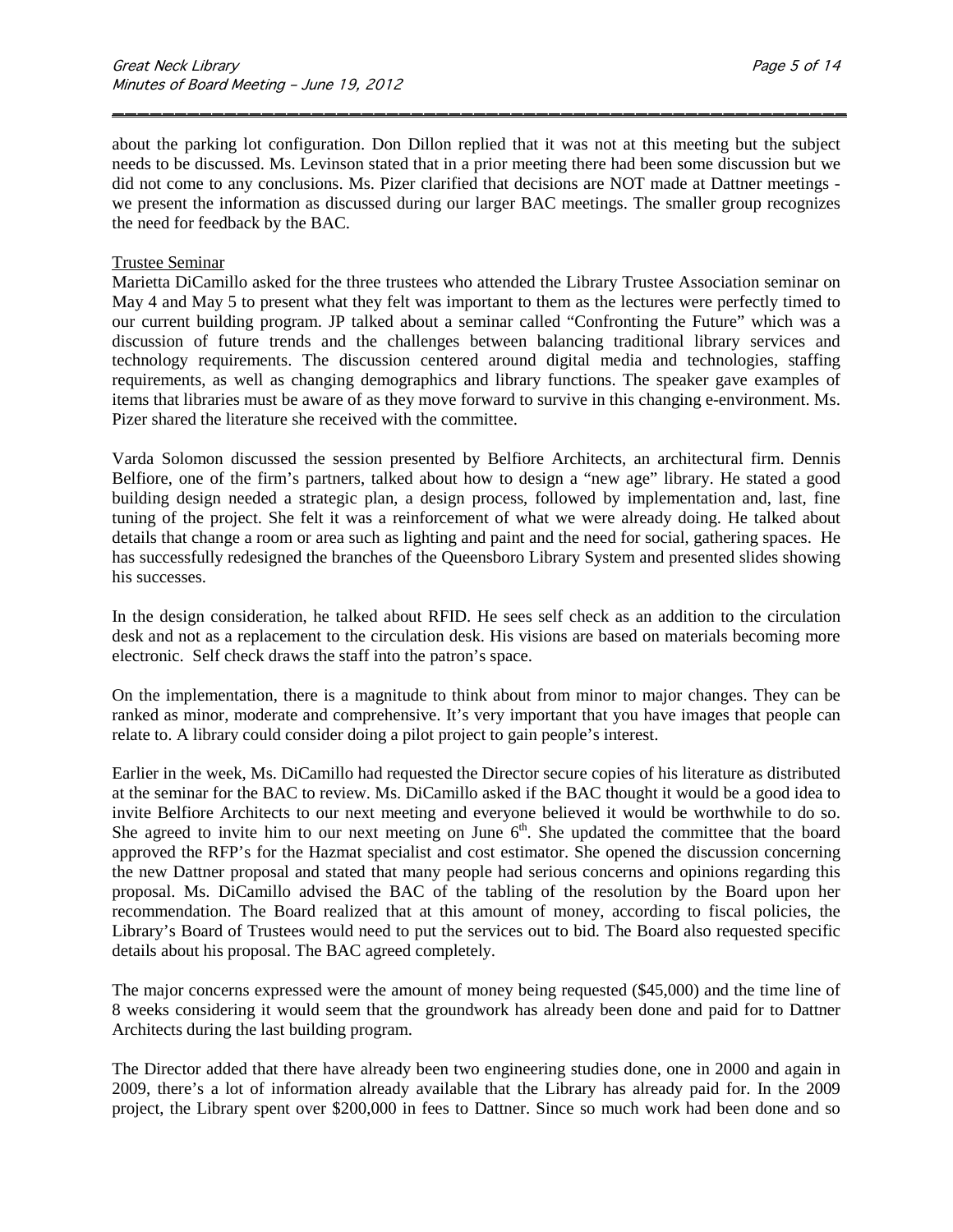much information has been gathered, the Library should be able to profit from that information when we put out another RFP.

\_\_\_\_\_\_\_\_\_\_\_\_\_\_\_\_\_\_\_\_\_\_\_\_\_\_\_\_\_\_\_\_\_\_\_\_\_\_\_\_\_\_\_\_\_\_\_\_\_\_\_\_\_\_\_\_\_\_\_

The meeting concluded with BAC members feeling that the cost was considerable for this particular architect and couldn't understand why it would be so lengthy a period to complete. It didn't make sense. Others expressed their optimism over the June  $6<sup>th</sup>$  meeting when a "library specialist" architect would present his ideas and thoughts based upon significant experience.

The next meetings are May 21, 5:15 p.m. with the splinter group at Dattner Architect offices and June  $6<sup>th</sup>$ at 7:30 p.m. at the Main Building. Ms. DiCamillo reminded everyone that these meetings will begin promptly at the posted times.

#### TUESDAY, JUNE 12

Board Members – Marietta DiCamillo (chair), Josie Pizer, Varda Solomon (President), Martin Sokol (absent); Professional Members – Don Dillon (Architect), Allegra Goldberg (Project Manager - absent with notice), Mike Currie (Engineer), Leslie Kahn (Engineer - absent with notice); Committee Members – Ralene Adler, Naomi Feldheim, Stu Hochron, Marianna Wohlgemuth; Staff Members – Jane Marino (Library Director), Christine Johnson, Justin Crossfox

- 1. Marietta called the meeting to order at 7:40 p.m. by welcoming everyone and indicating that there was a change in the agenda and there will be no presentation tonight since Dennis Belfiore is ill and nobody else from the firm is available.
- 2. She advised the committee that the responses from the RFP's for the Environmental Firms have been circulated as well as the documents the Library received from Dattner. They are the minutes from Meeting #4, the updated Program Plan and an executive summary of the process.
- 3. At the request of the Chair, Josie made a report about the role that both the New York Power Authority (NYPA) and the Long Island Power Authority (LIPA) could play in our building renovation, both with providing information and providing opportunities for grants. She stated that she had called NYPA and was told that they have contractors to do many different kinds of studies related to energy savings, financing and technical support. They also do environmental assessments and make recommendations based on their assessments. Josie recommended that somebody from NYPA come and speak to the committee to which everyone agreed. Marietta asked that Josie take the lead on this and arrange to have a speaker at either of the July meetings.
- 4. The group then reviewed the program plan (in final form) and realized the numbers were slightly different from the BAC's reviewed and final space allocation document. Jane was asked to have Dattner re-edit their document and include the sub-committee's numbers in the spreadsheet. The BAC has also requested the information in both excel and PDF format. There was a brief discussion about the process of the four meetings with Dattner and all agreed it had been a productive and helpful process and felt they came away with a better understanding of the specifics of what is needed for our building
- 5. Marietta asked the BAC whether or not we should begin the process of securing an architect. The primary reason being the \$45,000 figure quoted by Dattner for a concept plan is too high to be accepted without competing bids. A discussion ensued on the best process to follow. Jane advised the group she had been working on a revision of the original RFP from 2008 and had sent it to Don Dillon for his input. Marietta asked for it to be sent to the entire BAC for input and feedback. Authorization for an RFP must be given by the Board of Trustees, at a public meeting; hence, the RFP would need to be ready in order for the Board to approve it on June  $19<sup>th</sup>$ . One observation expressed was a concern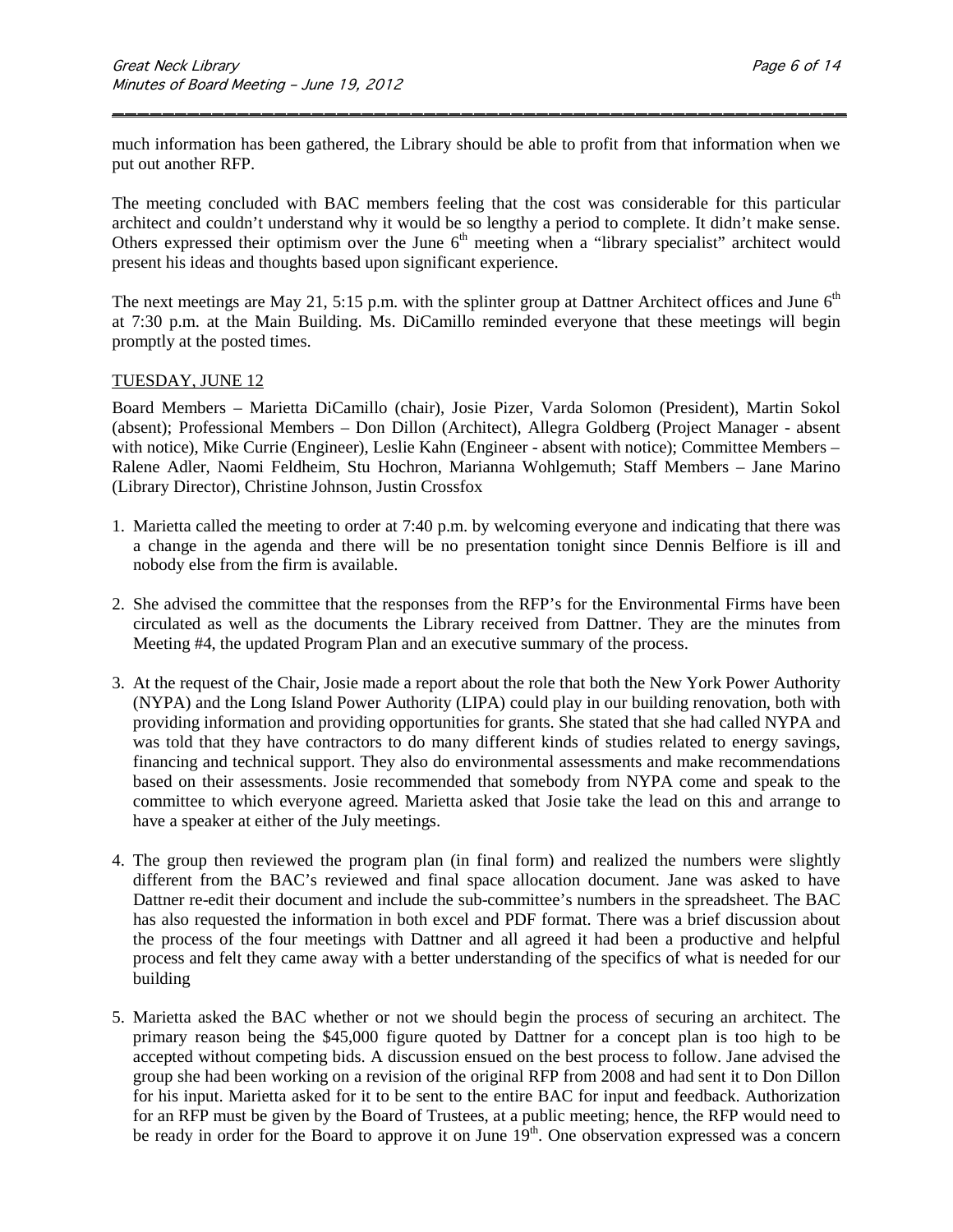over going through the entire process again from the beginning. Marietta stated we wouldn't be as we are beginning with a goal budget number and a program/space allocation plan. The Director also stated she had included in the RFP the listing of all the prior studies and reports and the stipulation that the selected architect would be expected to use the information already gathered. Marietta asked that if the group had any recommendations of architects to be solicited, they should send them to both herself and Jane.

\_\_\_\_\_\_\_\_\_\_\_\_\_\_\_\_\_\_\_\_\_\_\_\_\_\_\_\_\_\_\_\_\_\_\_\_\_\_\_\_\_\_\_\_\_\_\_\_\_\_\_\_\_\_\_\_\_\_\_

- 6. Marietta began a conversation about the RFP and responses for the environmental companies. She thought they should have yielded similar responses. Don Dillon stated that we should start a bidleveling process. However, if we are at this point without an architect perhaps this conversation is premature.
- 7. Marietta asked for feedback on the LILRC program that took place on June  $1<sup>st</sup>$  that involved a tour of both Shelter Rock Library and Farmingdale Library and presentations by both directors of their experiences. All participants, Christine Johnson, Justin Crossfox, Joel Marcus, Josie Pizer, Jane Marino, Naomi Feldheim were asked to comment. All agreed it was a worthwhile experience and the pros, such as good use of space in Shelter Rock's main floor, and cons, such as the loud acoustics in Farmingdale were discussed. Shelter Rock's project was done with a closure of the building and the move to a temporary space. Farmingdale only renovated the main floor, so a temporary library was set up in the lower level. Josie also presented a written report to the group.
- 8. There being no further business, Marietta closed the meeting and reminded the group that the next meeting will be on June 21 at 7:30 p.m. sharp. [End of written reports]

Trustee DiCamillo also reported that the committee has concluded the space allocation and they now need to have the architect design a plan based on the space allocation. Dattner has submitted a price quote which came in at a high rate and according to the Board Policy, competitive pricing must be obtained. The committee will be recommending to the Board to put out an RFP to gather additional quotes for competitive pricing. [See New Business]

Public Comment: Karen Rubin

### **Policy/Bylaws Committee**

Below is the written report of the Policy/Bylaws Committee of the meeting held on Tuesday, June 12, at 1:30 p.m. in the Multi-Purpose Room at the Main Library.

In Attendance: Joel Marcus (Chair), Francine Ferrante Krupski (Trustee), Jane B. Marino (Library Director), Laura Weir (Library Assistant Director)

- 1. Workplace Violence Prevention Policy The Director and Assistant Director presented the Workplace Violence policy and recommended that this be presented to the Board for a first reading. The committee went over both the policy and the prevention program that had been put together to accompany it and had some suggestions for clarifying language in the program and asked questions about ongoing implementation. Ms Marino advised the committee that the policy had been vetted by the library's attorney and they were fine with it as written. The policy will be added to the agenda for a first reading.
- 2. Gift Policy The Director advised the committee that the library's lawyer had no problems with the addition of the sentence proposed, so the committee will present it to the Board.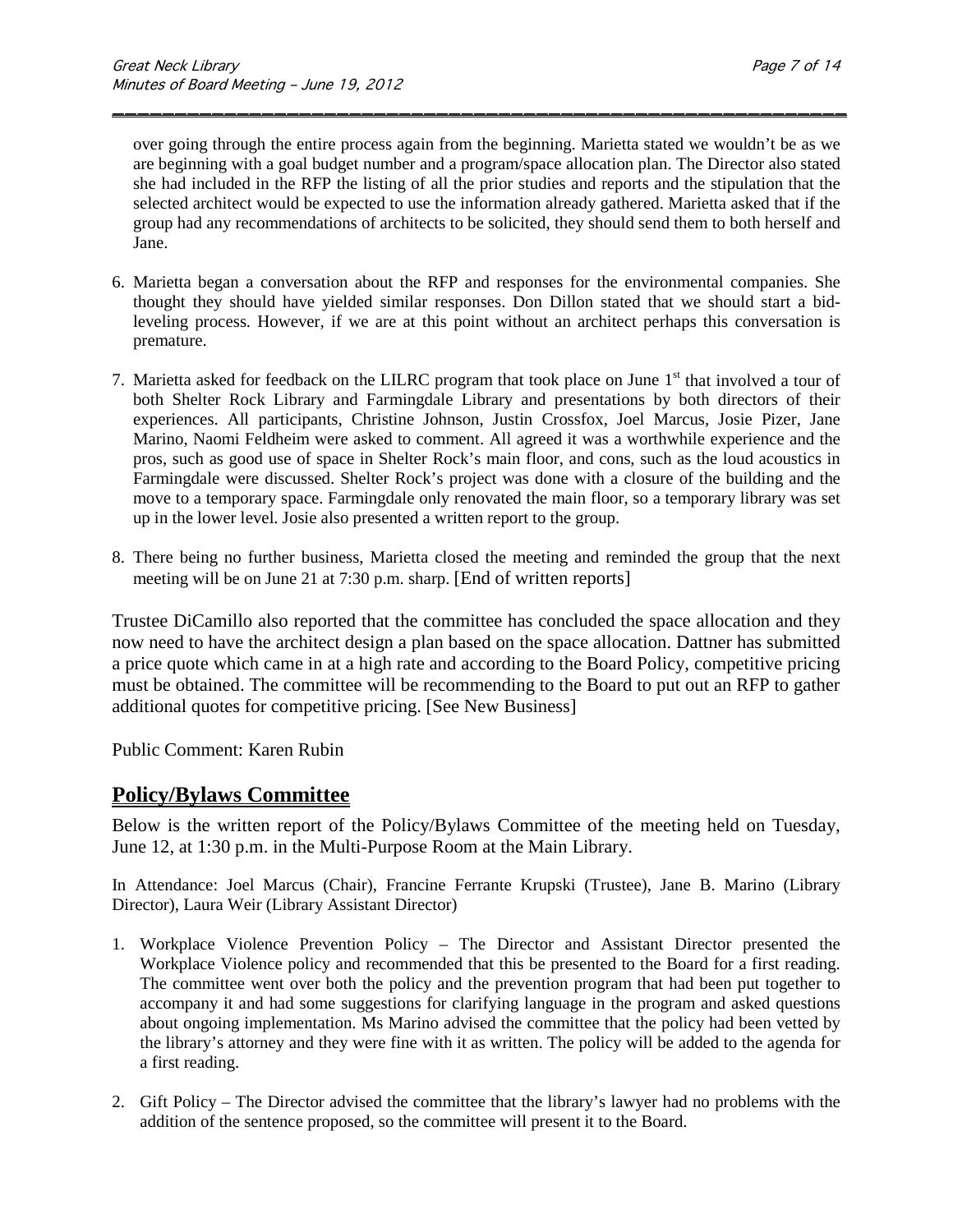3. Lawyer Policy – The Director discussed this with the library's lawyer who proposed some additional language which the committee discussed. They will present it to the Board.

\_\_\_\_\_\_\_\_\_\_\_\_\_\_\_\_\_\_\_\_\_\_\_\_\_\_\_\_\_\_\_\_\_\_\_\_\_\_\_\_\_\_\_\_\_\_\_\_\_\_\_\_\_\_\_\_\_\_\_

- 4. Circulation Policy The main proposed change to the circulation policy is the raising of the overdue fines from \$.10 to \$.20 for adult items and from \$.05 to \$.10 for children's items. This is the first proposed change in fines in many years and this had been discussed both in Finance and at Budget workshops as a proposed revenue source.
- 5. Other Circulation Items There are some cleanup items the committee will propose to the Board at Ms. Marino's suggestion. They are the elimination of items that the library no longer circulates. The meeting was adjourned at 2:30 p.m.

## **Assistant Director**

#### Express Books

The *Express Books* collection was put out for display on Friday, June 1. There are about 40 titles in the collection so far, with more arriving as they are received. Some of the titles have a publishing date of mid-June. More titles will be added as they are identified. There is an *Express Books* collection at the Main Library and at all three Branches, all containing the same titles. At Main, the books are on display on a new stylish book rack near the front entrance to the building, apart from but near the New Books collection. The *Express Books* circulate for 7 days. They cannot be reserved or renewed and can only be checked out by Great Neck residents and fee paying members. The overdue fine is \$1.00 per day. This new service will be highlighted in the upcoming library newsletter and a press release has been sent to the local newspapers.

#### Adult Books

There is a major weeding initiative beginning for Adult Books. Chris Johnson is creating lists of materials using criteria previously discussed with reference and children's librarians that will help librarians in the weeding process. Margery Chodosch will assign librarians to selected sections of the collection. I will begin weeding the fiction collection.

#### Museum Pass Program

All the Museum Passes in our collection have been renewed for another year. We have added the Heckscher Museum of Art to the Museum Pass program at a cost of \$250 per year, for a total cost of \$3550.

#### Day of Dialog/Book Expo America

Sponsored by Library Journal, *Day of Dialog* takes place when Book Expo America Comes to New York and brings together librarians, publishers, vendors and authors for discussions on issues affecting the book and library world. The first panel of the day brought together five editors of major publishing houses discussing key titles and trends for Fall 2012. The next panel was made up of first-time authors whose books had received Library Journal starred reviews. Each discussed their experience in the road to publishing success. The Best Digital Practices panel, made up of savvy, technically adept librarians, offered information about the varied platforms now available for eBook delivery.

*Book Expo America* is a conference with a large exhibit floor showcasing publishers, vendors, manufacturers, and this year a wide variety of vendors of digital technologies, electronic publishing and social media marketing. I talked at length with our representative from Baker and Taylor about their new digital media library called Axis 360 and made plans to have her visit the Great Neck Library with a demonstration. [End of written report]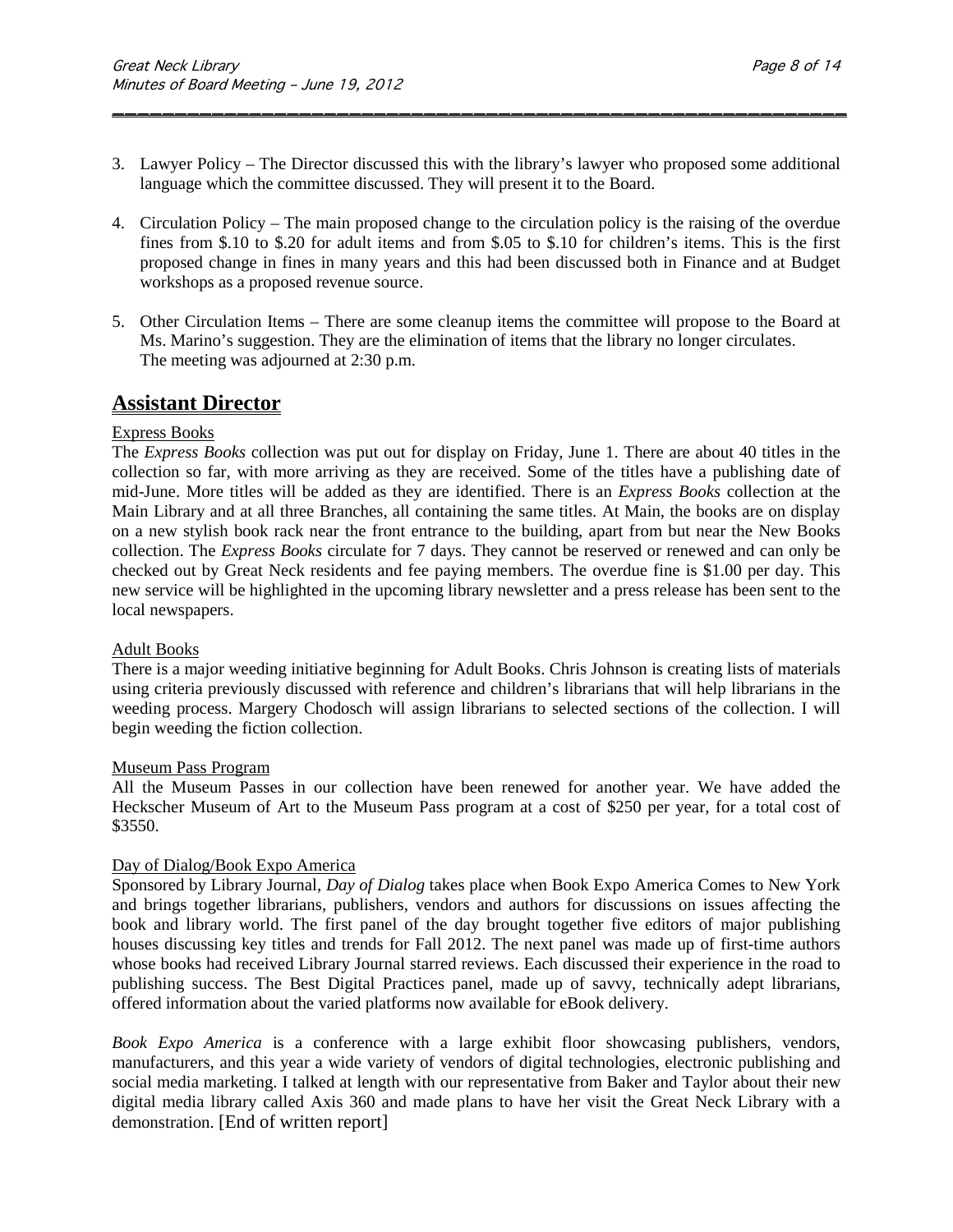Trustee DiCamillo asked the Assistant Director to prepare a statistical analysis of the circulation of the Museum Passes for a three-month period to include the branches. She has had complaints from patrons on how difficult it is to get Museum Passes. The Director will put together a report for the Board.

\_\_\_\_\_\_\_\_\_\_\_\_\_\_\_\_\_\_\_\_\_\_\_\_\_\_\_\_\_\_\_\_\_\_\_\_\_\_\_\_\_\_\_\_\_\_\_\_\_\_\_\_\_\_\_\_\_\_\_

## **Library Director**

#### Personnel

The reallocation of staff to the branches during the installation of the cooling tower was a success for all concerned. The staff from Main learned about the Branch to which they had been assigned and the staff from the Branch benefited from extra hands, and tasks and projects were able to be completed that would not have been done.

All maintenance and branch staff and all Main Library Persons-in-Charge received a refresher course in the alarm system in each of their respective locations. They were given the opportunity to ask questions and discuss any issues that they deemed important. In all, it was a productive exercise that I hope will result in better responses to any emergency situation or false alarm.

Each department and branch has been asked to cut hours from their personnel budget and they have done so, resulting in an overall elimination of 77 hours, in addition to the 103.8 vacant hours that had already been cut. These cuts were accomplished without a perceived reduction in service to our patrons. [Total savings are \$327,981]

#### Main Building

As promised, the cooling tower was installed according to the timetable established by our vendor, Power Cooling. There was a walk-through so that AKF Engineers could ascertain that all work was done and would pass inspection by the Town of North Hempstead. A punch list was produced from that walkthrough and we expect that as of the date of this meeting, all issues will be met.

A meeting of all appropriate staff regarding the weeding of the collection took place on June 6 and criteria and a timetable were established for the weeding to be accomplished. In the Children's Room, staff members had already been assigned their sections for weeding and a lot has already been accomplished. For the Adult collection, staff members have now also been assigned their appropriate sections and they must accomplish the weeding by the end of the year.

A meeting of all appropriate staff was held to coordinate the combination of the reference and info desk into one desk. A list was created with tasks and the order in which those tasks should be completed. We hope to get this done as soon as possible. All were in agreement that the proposed move was a good idea and would create a better space for our patrons.

#### Programs and Meetings

Two trustees, three staff members and a member of the Building Advisory Committee attended the LILRC meeting on June 1<sup>st</sup>, "Redesign Library Space: Meeting the Changing Community Needs" in which both Shelter Rock Library and Farmingdale Library were featured. The day-long event featured talks by each Library's Director about their particular renovation and then a tour of the facility. Also in attendance was Christopher Stepp of Beatty, Harvey, Coco. He was the architect on both of these projects. The Shelter Rock project, which was completed in 2011, was a complete renovation of the entire library. The Farmingdale Library, which was also completed in 2011, was a renovation of the main floor of the library. Everyone who attended benefitted from hearing about each library's experiences. [End of written report]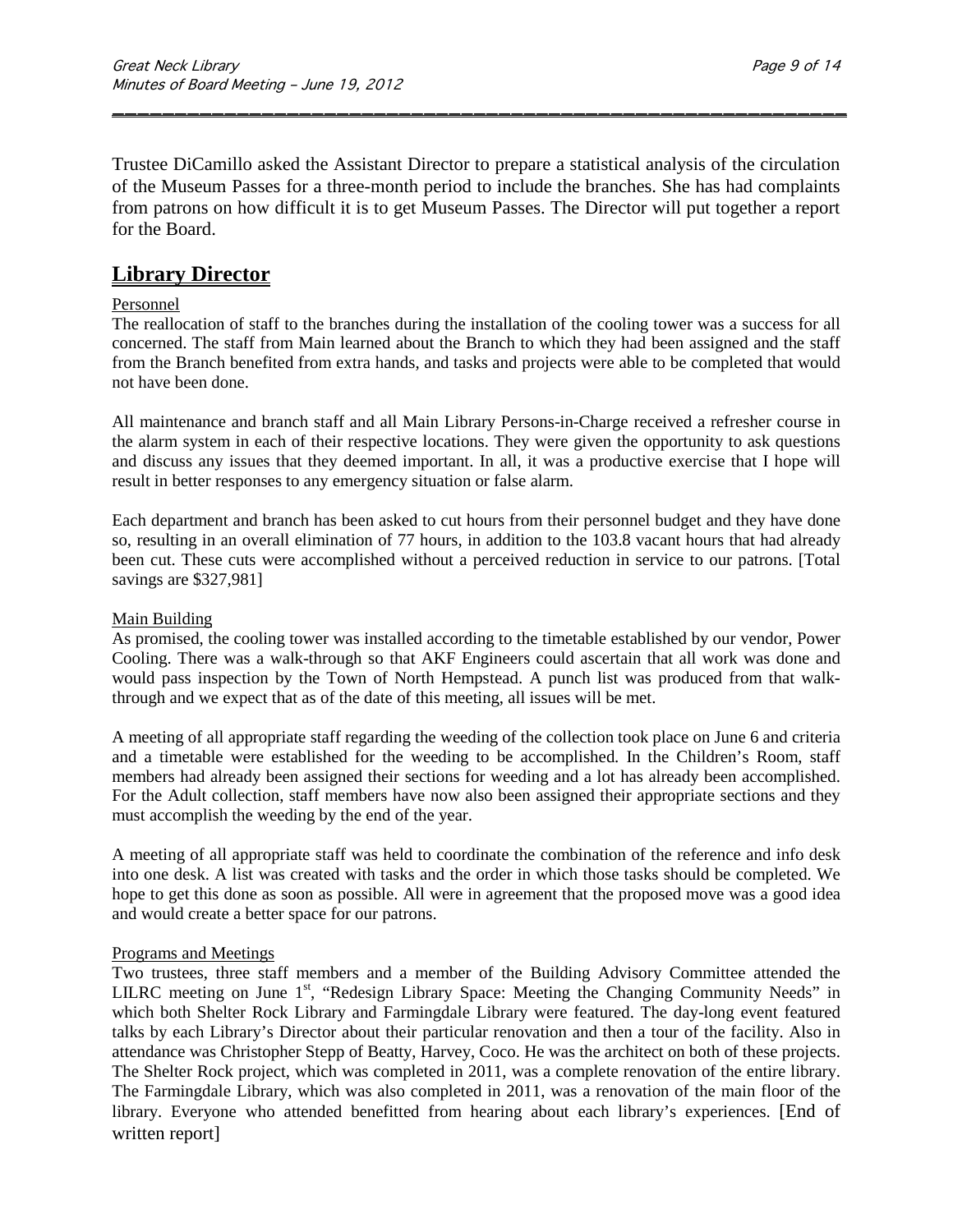The Director commended Power Cooling for the professional manner in which they installed the cooling tower and she was also pleased with the way the architect and the engineer kept on top of the project. However, there is a problem, not with the cooling tower, but with the condenser piping in unit number one which has to be replaced.

\_\_\_\_\_\_\_\_\_\_\_\_\_\_\_\_\_\_\_\_\_\_\_\_\_\_\_\_\_\_\_\_\_\_\_\_\_\_\_\_\_\_\_\_\_\_\_\_\_\_\_\_\_\_\_\_\_\_\_

Engineer Leslie Kahn was thanked for the work he has put in this project.

Trustee Pizer would like to see the roving reference librarian service, which is being currently offered by the East Meadow Library to its patrons, implemented in the Great Neck Library.

Public Comment: Ralene Adler

## **OLD BUSINESS**

### **Policy Amendment**

#### LEGAL COUNSEL

**Upon motion by Josie Pizer and seconded by Marietta DiCamillo, and after discussion, it was,**

> **RESOLVED,** that the Great Neck Library Board of Trustees take from the table the motion to amend the Legal Counsel Policy.

**VOTE:** Yes **–** 6 (DiCamillo, Esagoff, Ferrante Krupski, Pizer, Marcus, Solomon) *MOTION CARRIED UNANIMOUSLY*

### **Upon motion by Joel Marcus and seconded by Marietta DiCamillo, and after discussion, it was,**

**RESOLVED,** that the Great Neck Library Board of Trustees amend section 100- 30 of the Board Policy Manual to accept the changes to the paragraph addressing legal counsel which was reviewed by general counsel and recommended by the Policy Committee.

Trustee Marcus then read the proposed policy which states:

"Legal Counsel is called upon for preparation of contracts, agreements, litigations, advice on investments, and in general to assure that the Board and the Library are operating in a manner consistent with the law and policies established.

The Board, in balancing this goal with its fiduciary obligation to keep legal costs at a minimum, has determined that the Library Director and the President of the Board will be the sole liaisons to Counsel. If the Director or any Trustee has questions requiring consultation with the Library's Counsel, these questions are to be presented to the Board President in written or email form. The Board President, after considering the need to consult with the Board as a whole, may then authorize the Director to initiate this consultation with Counsel. Both the question and Counsel's reply will be shared, in writing, with all Trustees. In the event a Trustee is involved, or the subject of the legal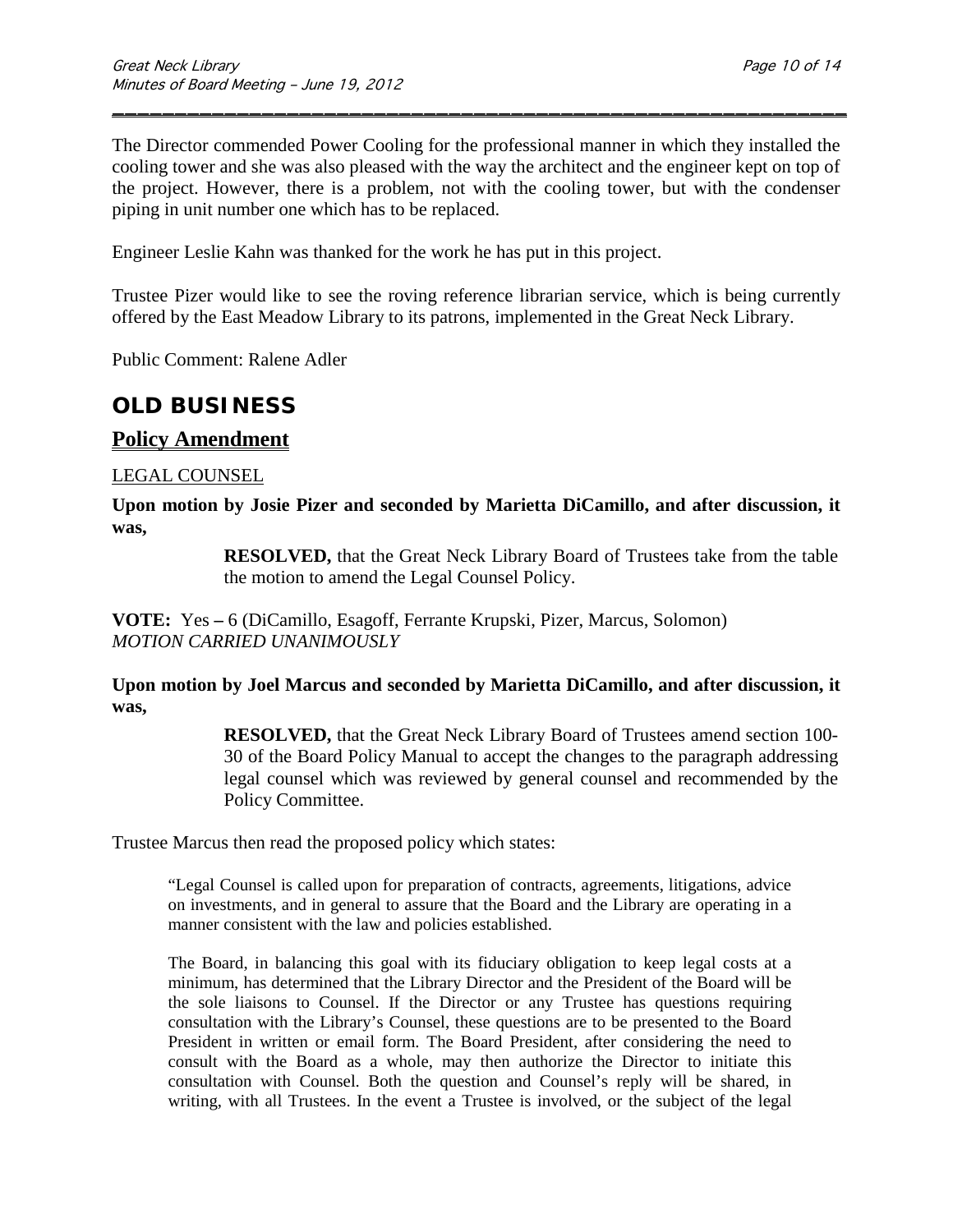matter, and such sharing with that Trustee would be adverse to the Library's interests, an exception to this policy may be made.

\_\_\_\_\_\_\_\_\_\_\_\_\_\_\_\_\_\_\_\_\_\_\_\_\_\_\_\_\_\_\_\_\_\_\_\_\_\_\_\_\_\_\_\_\_\_\_\_\_\_\_\_\_\_\_\_\_\_\_

Legal Counsel is required to attend Board meetings when requested by the President."

Trustee Pizer suggested that the chair of the Finance Committee be the backup person when the Board President is unavailable. A discussion on the 'chain of command' ensued. It was pointed out that the Bylaws already addressed the issue that the vice president shall act during the absence or incapacity of the president and it eliminated any need for another backup person. If a problem should arise down the road, it will be addressed.

Public Comment: Karen Rubin

**VOTE:** Yes **–** 5 (DiCamillo, Ferrante Krupski, Pizer, Marcus, Solomon); No – 1 (Esagoff) *MOTION CARRIED*

#### GIFTS/DONATIONS

**Upon motion by Francine Ferrante Krupski and seconded by Marietta DiCamillo, and after discussion, it was,**

> **RESOLVED,** that the Great Neck Library Board of Trustees take from the table the motion to modify the Donation [Gift] Policy.

**VOTE:** Yes **–** 6 (DiCamillo, Esagoff, Ferrante Krupski, Pizer, Marcus, Solomon) *MOTION CARRIED UNANIMOUSLY*

**Upon motion by Francine Ferrante Krupski and seconded by Joel Marcus, and after discussion, it was,**

> **RESOLVED,** that the Great Neck Library Board of Trustees amend section 1200 of the Board Policy Manual to accept the changes to the Gift Policy as recommended by the Policy Committee.

The amendment recommended by the Policy Committee stated that for gifts of \$1,000 or greater, if requested by the donor, the library may opt to memorialize the gift with a plaque or other suitable display.

Trustee Esagoff stated that the wording should be "For gifts of a \$1,000 or greater whether monetary or appraised value."

Trustee DiCamillo wanted to see what policy other libraries have in place. She also asked that the policy include the Board's acceptance of the donation.

This was sent back to the Policy Committee for them to rewrite the policy to include the suggestions from Trustees DiCamillo and Esagoff and bring this back to the Board at a future meeting.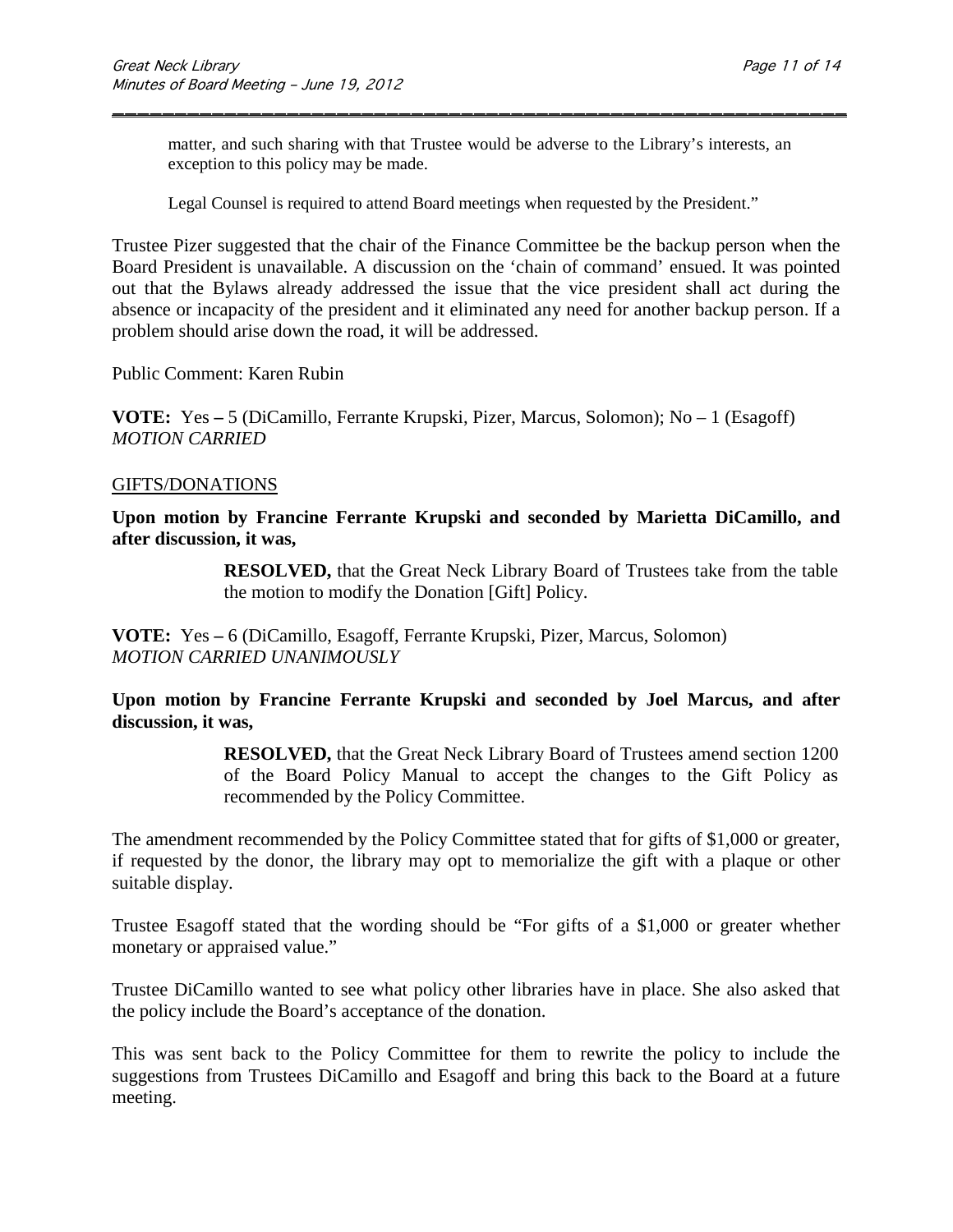**Upon motion by Marietta DiCamillo and seconded by Josie Pizer, and after discussion, it was,**

\_\_\_\_\_\_\_\_\_\_\_\_\_\_\_\_\_\_\_\_\_\_\_\_\_\_\_\_\_\_\_\_\_\_\_\_\_\_\_\_\_\_\_\_\_\_\_\_\_\_\_\_\_\_\_\_\_\_\_

**RESOLVED,** that the Great Neck Library Board of Trustees again table the motion to modify the Donation [Gift] Policy.

**VOTE:** Yes **–** 6 (DiCamillo, Esagoff, Ferrante Krupski, Pizer, Marcus, Solomon) *MOTION CARRIED UNANIMOUSLY*

*Trustee Esagoff left at this juncture (9:05 p.m.)*

## **NEW BUSINESS**

### **Donation Acknowledgment**

**Upon motion by Josie Pizer and seconded by Marietta DiCamillo, and after discussion, it was,**

> **RESOLVED,** that the Great Neck Library Board of Trustees accept a donation in the amount of \$250 from Jay M. Kaplowitz in memory of Maria Fornari.

To date, the Library has accumulated funds totaling \$1,140 in honor of Maria Fornari. The Director thanked everyone for their donation. President Solomon inquired whether it was possible to put an acknowledgment in the Library's newsletter to which the Director was unsure since a precedent has not been set.

**VOTE:** Yes **–** 5 (DiCamillo, Ferrante Krupski, Marcus, Pizer, Solomon) *MOTION CARRIED UNANIMOUSLY*

## **Workplace Violence Prevention**

This was the first reading of this new policy, copies of which were available for the public. Comments will be considered at the next Board meeting when the second reading will take place.

Public Comment: Karen Rubin

## **Policy Manual Cleanup**

#### **Upon motion by Joel Marcus and seconded by Josie Pizer, and after discussion, it was,**

**RESOLVED,** that the Great Neck Library Board of Trustees accept the changes to sections 700-20, 700-40 and 700-45 of the Board Policy Manual, as outlined and which have been reviewed by the Policy Committee.

The Director explained the intent of this is to bring section 700-20 and 700-40 up to date by removing MP3 Players, Playaways and Muzzy Language Series which are no longer being circulated. Changes to section 700-45 reflect the Board approved increases in fines from 10 cents to 20 cents for adult catalogued materials and from five to ten cents for juvenile catalogued materials at an earlier meeting.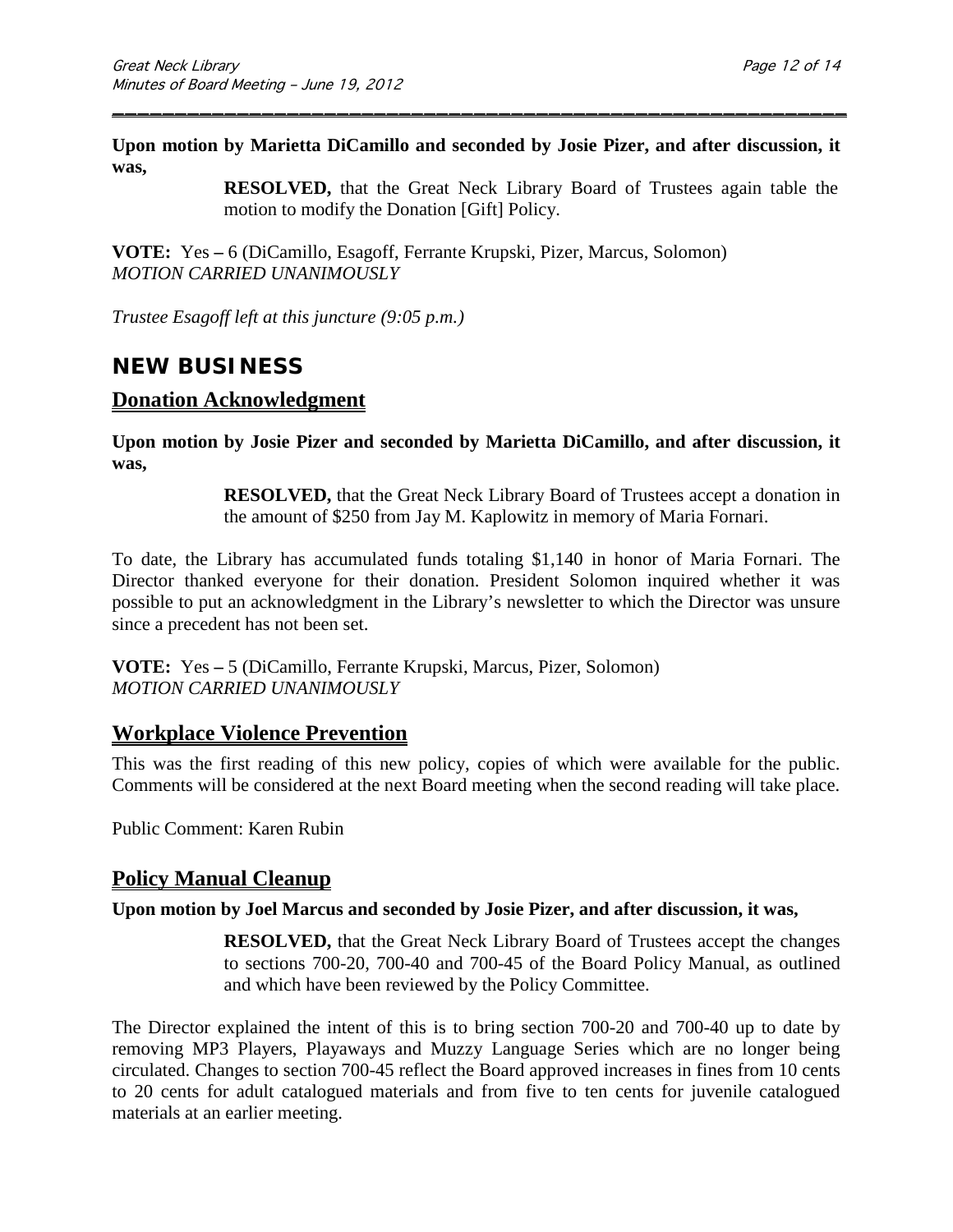Trustee DiCamillo leaned toward tabling the motion until after a discussion takes place on whether trustees and staff should be exempt from paying fines for overdue items. The consensus among the other trustees was to vote on the motion on the table and refer the matter to the Policy Committee.

\_\_\_\_\_\_\_\_\_\_\_\_\_\_\_\_\_\_\_\_\_\_\_\_\_\_\_\_\_\_\_\_\_\_\_\_\_\_\_\_\_\_\_\_\_\_\_\_\_\_\_\_\_\_\_\_\_\_\_

**VOTE:** Yes **–** 5 (DiCamillo, Ferrante Krupski, Marcus, Pizer, Solomon) *MOTION CARRIED UNANIMOUSLY*

## **RFP for Architects**

**Upon motion by Marietta DiCamillo and seconded by Josie Pizer, and after discussion, it was,**

> **RESOLVED,** that the Great Neck Library Board of Trustees authorize the Library Director to seek proposals from architects for the Main Building Renovation project.

The RFP was reviewed by the Building Advisory Committee and revisions made. The Director put together a list of thirteen architects who have public library experience and the RFP will be sent to them once approved by the Board.

Public Comment: Karen Rubin

**VOTE:** Yes **–** 5 (DiCamillo, Ferrante Krupski, Marcus, Pizer, Solomon) *MOTION CARRIED UNANIMOUSLY*

## **Administrative Contracts**

**Upon motion by Marietta DiCamillo and seconded by Joel Marcus, and after discussion, it was,**

**RESOLVED,** that the Great Neck Library Board of Trustees approve the execution of contracts with accompanying job descriptions for the Assistant Director, Business Manager, Administrative Assistant, and Staff Accountant for the year 2012 as proposed by the Personnel Committee.

Public Comment: Ralene Adler

The trustees who are not members of the Personnel Committee had not seen these contracts and job descriptions so the Board recessed at 9:25 p.m. for them to review these documents. The Board returned from recess at 9:38 p.m. and then voted.

**VOTE:** Yes **–** 5 (DiCamillo, Ferrante Krupski, Marcus, Pizer, Solomon) *MOTION CARRIED UNANIMOUSLY*